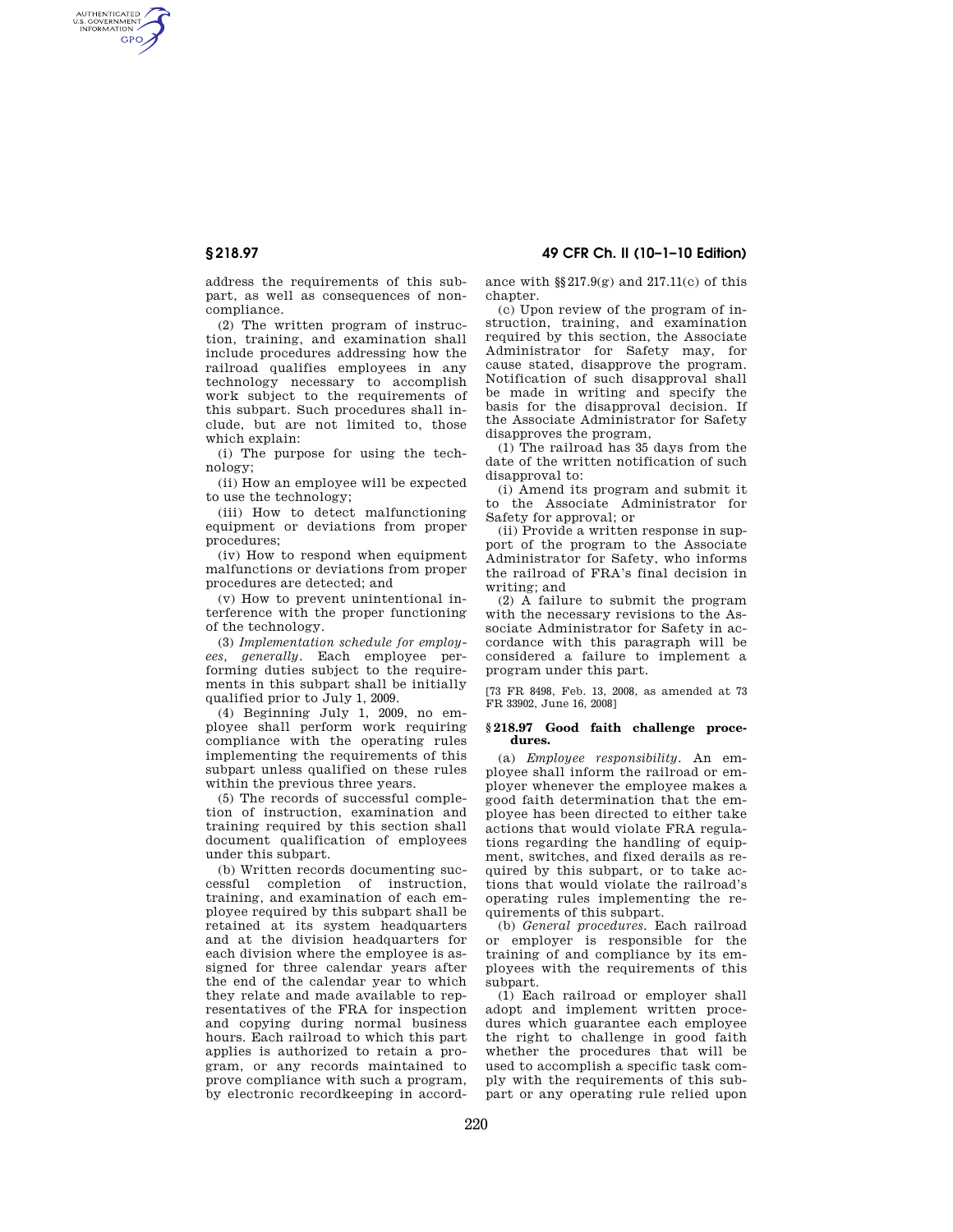## **Federal Railroad Administration, DOT § 218.97**

to fulfill the requirements of this subpart. Each railroad or employer's written procedures shall provide for prompt and equitable resolution of challenges made in accordance with this subpart.

(2) The written procedures required by this section shall indicate that the good faith challenge described in paragraph (b)(1) of this section is not intended to abridge any rights or remedies available to the employee under a collective bargaining agreement, or any Federal law including, but not limited to, 29 U.S.C. 651 *et seq.*, 6 U.S.C. 1142, or 49 U.S.C. 20109.

(3) Each affected employee shall be instructed on the written procedures required by this paragraph as part of the training prescribed by §217.11 of this chapter.

(4) A copy of the current written procedures shall be provided to each affected employee and made available for inspection and copying by representatives of the FRA during normal business hours.

(c) The written procedures shall—

(1) Grant each employee the right to challenge any directive which, based on the employee's good faith determination, would cause the employee to violate any requirement of this subpart or any operating rule relied upon to fulfill the requirements of this subpart;

(2) Provide that the railroad or employer shall not require the challenging employee to comply with the directive until the challenge resulting from the good faith determination is resolved;

(3) Provide that the railroad or employer may require the challenging employee to perform tasks unrelated to the challenge until the challenge is resolved;

(4) Provide that the railroad or employer may direct an employee, other than the challenging employee, to perform the challenged task prior to the challenge being resolved as long as this other employee is informed of the challenge and does not also make a good faith determination that the challenged task would violate FRA regulations regarding the handling of equipment, switches, and fixed derails as required in this subpart, or a railroad's operating rules implementing the requirements of this subpart;

(5) Provide that a challenge may be resolved by:

(i) A railroad or employer officer's acceptance of the employee's request;

(ii) An employee's acceptance of the directive;

(iii) An employee's agreement to a compromise solution acceptable to the person issuing the directive; or

(iv) As further determined under paragraph (d) of this section.

(d) In the event that the challenge cannot be resolved because the person issuing the directive determines that the employee's challenge has not been made in good faith or there is no reasonable alternative to the direct order, the written procedures shall:

(1) Provide for immediate review by at least one officer of the railroad or employer, except for each railroad with less than 400,000 total employee work hours annually. This immediate review shall:

(i) Not be conducted by the person issuing the challenged directive, or that person's subordinate; and

(ii) Provide that a challenge may be resolved by using the same options available for resolving the challenge as the initial officer as well as the option described in paragraph  $(d)(2)$  of this section, except that the reviewing officer's decision shall not be subject to further immediate review, unless provided for in the railroad's or employer's written procedures;

(2) Provide that if the officer making the railroad's or employer's final decision concludes that the challenged directive would not cause the employee to violate any requirement of this subpart or the railroad's or employer's operating rule relied upon to fulfill the requirements of this subpart and directs the employee to perform the challenged directive, the officer shall further explain to the employee that Federal law may protect the employee from retaliation if the employee refuses to do the work and if the employee's refusal is a lawful, good faith act;

(3) Provide that the employee be afforded an opportunity to document electronically or in writing any protest to the railroad or employer's final decision before the tour of duty is complete. The employee shall be afforded